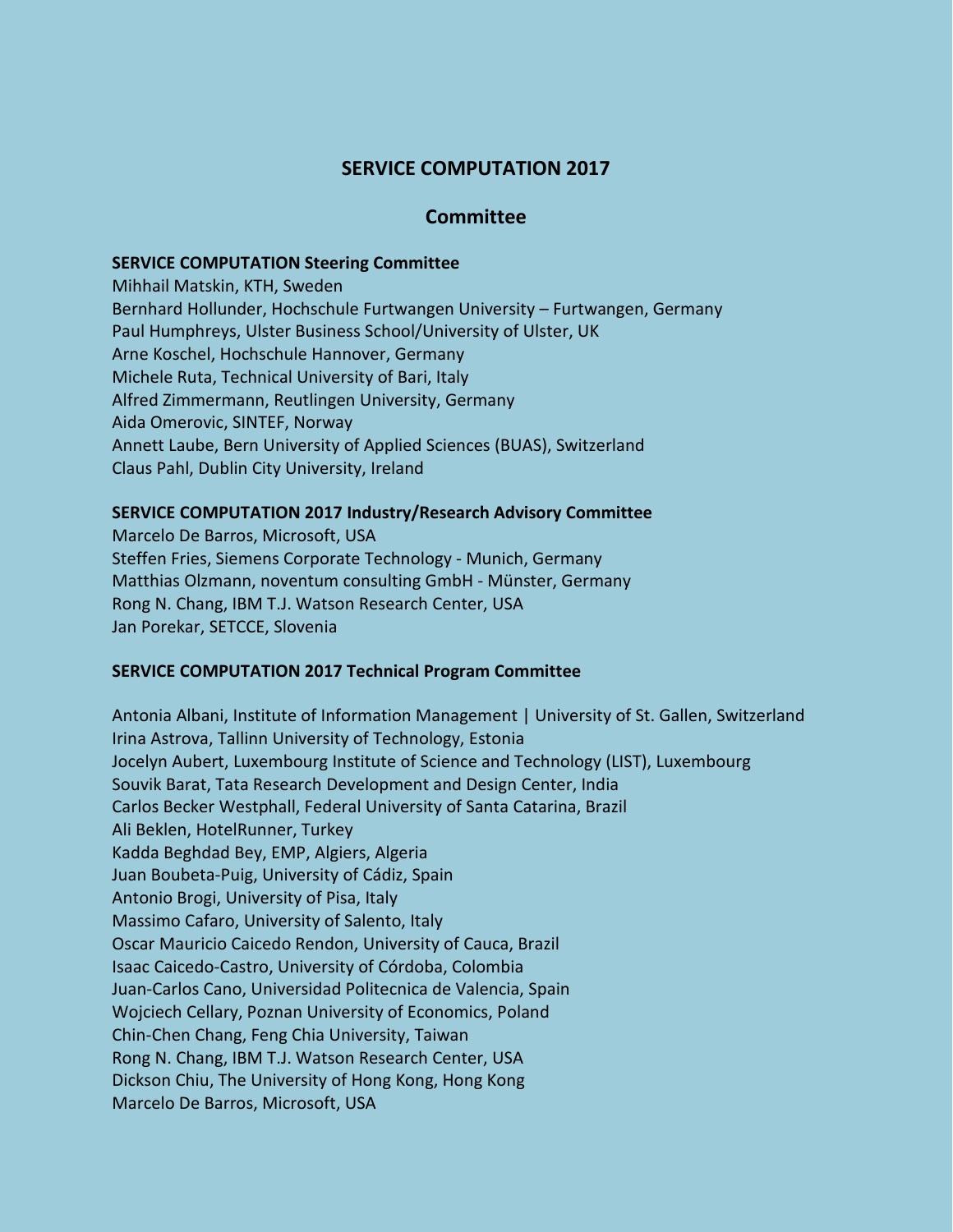Chiara Di Francescomarino, Fondazione Bruno Kessler (FBK), Italy Chen Ding, Ryerson University, Canada Erdogan Dogdu, TOBB University of Economics and Technology, Turkey Cédric Eichler, LIFO-INSA Centre Val de Loire, France José Enrique Armendáriz-Íñigo, Public University of Navarre, Spain Sören Frey, Daimler TSS GmbH, Germany Steffen Fries, Siemens Corporate Technology - Munich, Germany Verena Geist, Software Competence Center Hagenberg GmbH, Austria Katja Gilly, Universidad Miguel Hernández, Spain Victor Govindaswamy, Concordia University - Chicago, USA Steven Guan (Sheng-Uei Guan), Jiaotong-Liverpool University, China Tom Guérout, LAAS-CNRS | Université de Toulouse, France Maki K. Habib, The American University in Cairo, Egypt Andreas Hausotter, Hochschule Hannover - University of Applied Sciences and Arts, Germany Martin Henkel, Stockholm University, Sweden Bernhard Hollunder, Hochschule Furtwangen University – Furtwangen, Germany Wladyslaw Homenda, Warsaw University of Technology, Poland Tzung-Pei Hong, National University of Kaohsiung, Taiwan Wei-Chiang Hong, Nanjing Tech University, China Sun-Yuan Hsieh, National Cheng Kung University, Taiwan Marc-Philippe Huget, Polytech Annecy-Chambery-LISTIC | University of Savoie, France Paul Humphreys, Ulster University, UK E. E. Jan, IBM Global Technology Services, USA Maria João Ferreira, Universidade Portucalense, Portugal Eleanna Kafeza, Athens University of Economics and Business, Greece Fu-Chien Kao, Da-Yeh University, Taiwan Peter Kilpatrick, Queen's University Belfast, UK Hyunsung Kim, Kyungil University, Korea Alexander Kipp, Robert Bosch GmbH, Germany Janusz Klink, Wroclaw University of Science and Technology, Poland Michal Kökörčený, Unicorn College / University of Hradec Králové, Czech Republic Arne Koschel, Hochschule Hannover - University of Applied Sciences and Arts, Germany Andrew Kusiak, The University of Iowa, USA Annett Laube, Bern University of Applied Sciences (BUAS), Switzerland Cho-Chin Lin, National Ilan University, Taiwan Mark Little, Red Hat, UK Qing Liu, Data61 - CSIRO, Australia Xiaodong Liu, Edinburgh Napier University, UK Luigi Lo Iacono, TH Köln, Germany Francesco Longo, University of Messina, Italy Shikharesh Majumdar, Carleton University, Canada Kurt Maly, Old Dominion University, USA Mihhail Matskin, KTH, Sweden Massimo Mecella, Sapienza Università di Roma, Italy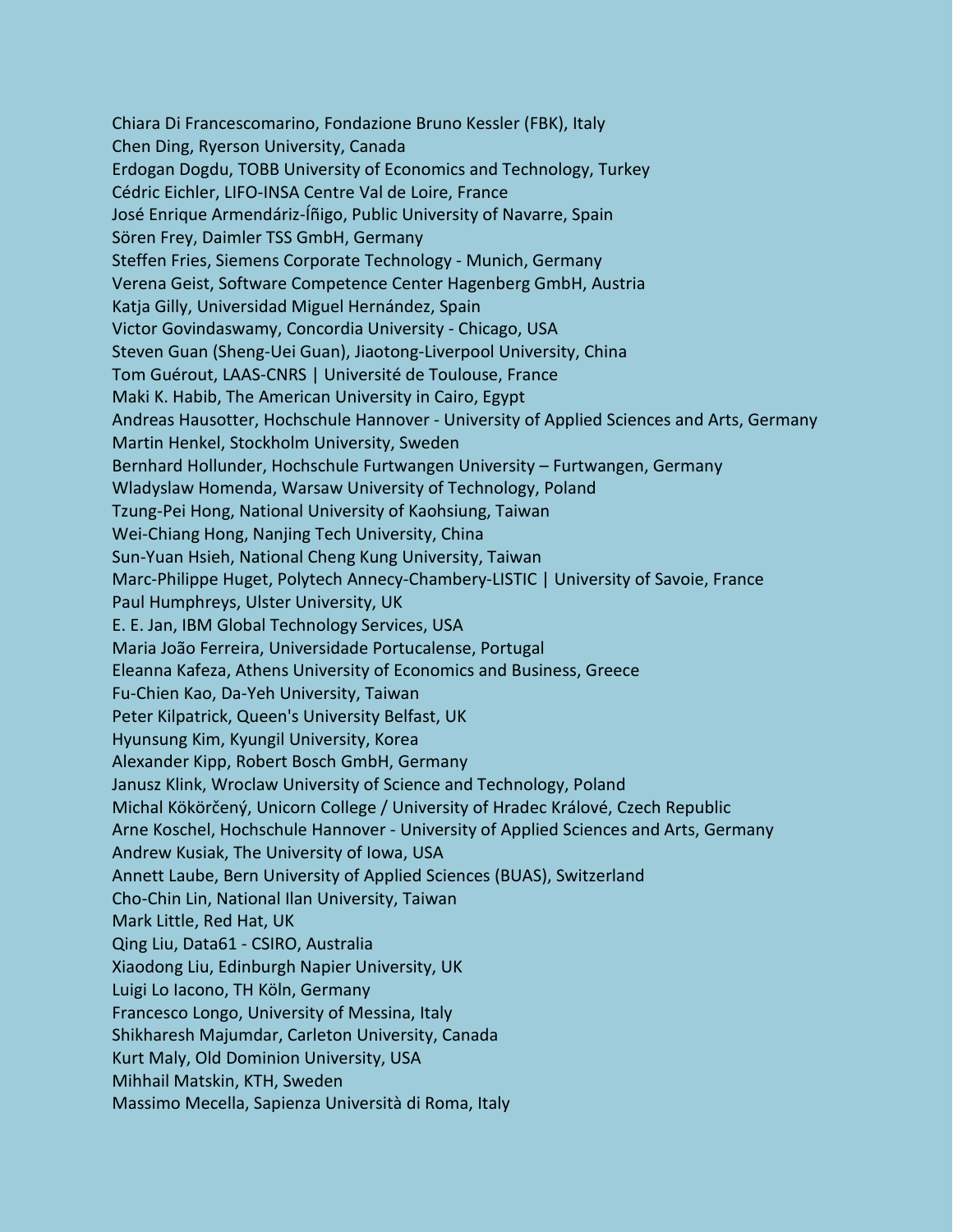Viktor Medvedev, Vilnius University - Institute of Mathematics and Informatics, Lithuania Philippe Merle, Inria Lille - Nord Europe, France António Miguel Rosado da Cruz, Politechnic Institute of Viana do Castelo, Portugal Naouel Moha, Université du Québec à Montréal, Canada Mohamed Mohamed, IBM - Almaden Research Center, USA Fernando Moreira, Universidade Portucalense, Portugal Gero Muehl, Universitaet Rostock, Germany Taiga Nakamura, IBM Research - Almaden Research Center, USA Joan Navarro, La Salle - Universitat Ramon Llull, Spain Artur Niewiadomski, Institute of Computer Science - Siedlce University of Natural Sciences and Humanities, Poland Matthias Olzmann, noventum consulting, Germany Aida Omerovic, SINTEF, Norway Claus Pahl, Dublin City University, Ireland Paulo F. Pires, Federal University of Rio de Janeiro, Brazil Agostino Poggi, DII - University of Parma, Italy Jan Porekar, SETCCE, Slovenia Pasqualina Potena, SICS Swedish ICT Västerås AB, Sweden Thomas E. Potok, Oak Ridge National Laboratory, USA Thomas M. Prinz, Friedrich Schiller University Jena, Germany Lianyong Qi, Nanjing University, China Neilson Ramalho, Wirecard Technologies GmbH, Munich, Germany José Raúl Romero, University of Córdoba, Spain Christoph Reich, Furtwangen University, Germany Wolfgang Reisig, Humboldt University, Berlin, Germany Feliz Ribeiro Gouveia, Fernando Pessoa University, Portugal Sashko Ristov, University of Innsbruck, Austria Juha Röning, University of Oulu, Finland Michele Ruta, Technical University of Bari, Italy Ulf Schreier, Furtwangen University, Germany Frank Schulz, SAP Research Karlsruhe, Germany Wael Sellami, Higher Institute of Computer Sciences of Mahdia, Tunisia Kuei-Ping Shih, Tamkang University, Taiwan Robert Singer, FH JOANNEUM - University of Applied Sciences, Austria Masakazu Soshi, Hiroshima City University, Japan George Spanoudakis, City University of London, UK Abhishek Srivastava, Indian Institute of Technology Indore, India Young-Joo Suh, POSTECH, Korea Anel Tanovic, University of Sarajevo, Bosnia and Herzegovina Orazio Tomarchio, Universita' di Catania, Italy Alberto Trombetta, University of Insubria, Italy Luis M. Vaquero, Hewlett Packard Enterprise, UK Hironori Washizaki, Waseda University, Japan Mandy Weißbach, Martin-Luther-University Halle-Wittenberg, Germany